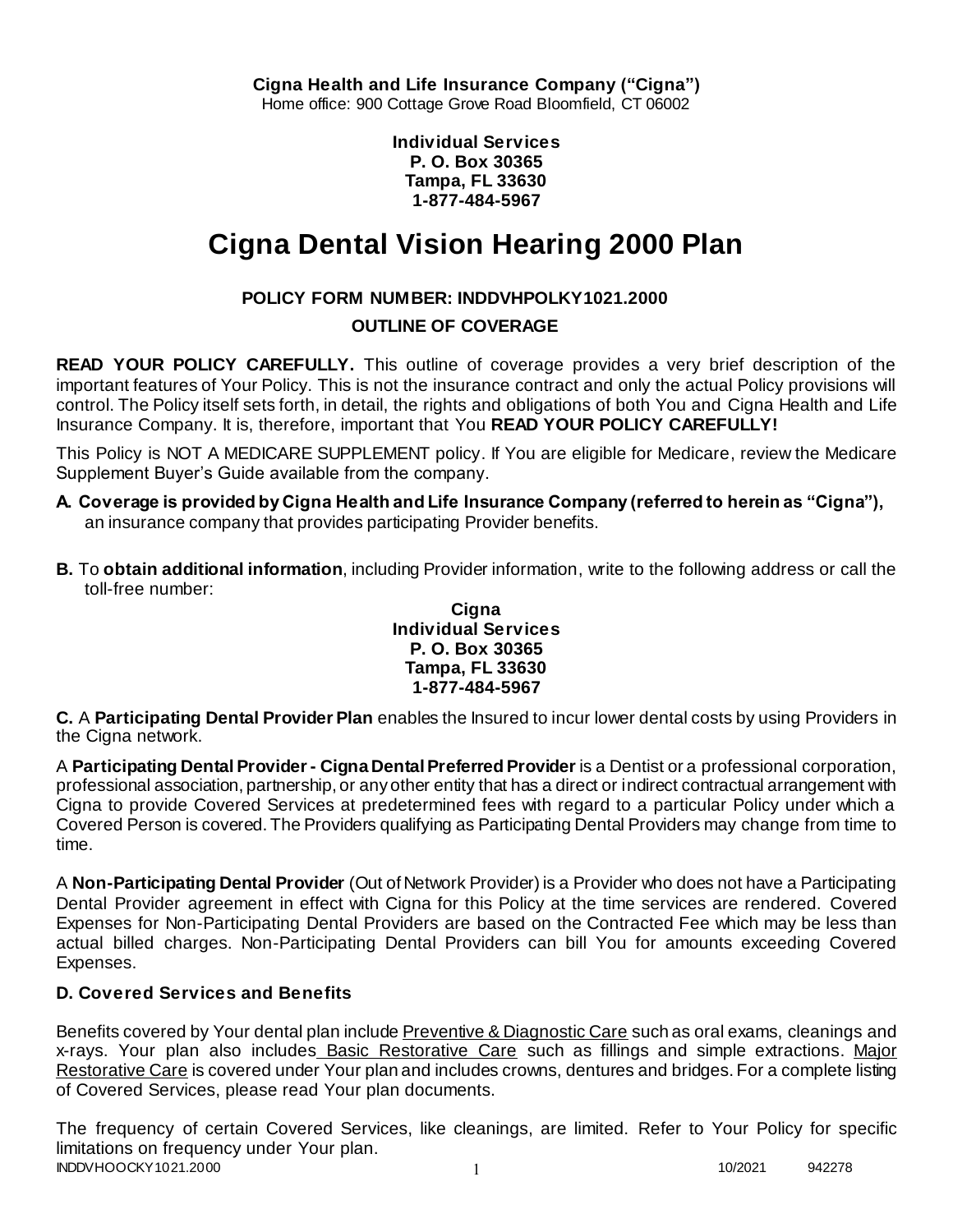### **Benefit Schedule**

The benefits outlined in the table below show the payment percentages for Covered Expenses **AFTER** any applicable Deductibles have been satisfied unless otherwise stated.

# **CIGNA DENTAL, VISION, AND HEARING INSURANCE** *The Schedule*

#### **For You and Your Dependents**

#### **The Schedule – Dental Benefits**

If You select a Participating Dental Provider, Your cost will be less than if You select a Non-Participating Dental Provider.

#### **Emergency Services**

The Benefit Percentage payable for Emergency Services charges made by a Non-Participating Dental Provider is the same Benefit Percentage as for Participating Dental Provider Charges. Dental Emergency services are required immediately to either alleviate pain or to treat the sudden onset of an acute dental condition. These are usually minor procedures performed in response to serious symptoms, which temporarily relieve significant pain, but do not effect a definitive cure, and which, if not rendered, will likely result in a more serious dental or medical complication.

#### **Dental Deductibles**

Dental Deductibles are expenses to be paid by You or Your Dependent. Dental Deductibles are in addition to any Coinsurance. Once the Dental Deductible maximum in The Schedule has been reached, You and Your family need not satisfy any further dental deductible for the rest of that year.

#### **Participating Dental Provider Payment**

Participating Dental Provider services are paid based on the Contracted Fee agreed upon by the Provider and Cigna.

#### **Non-Participating Dental Provider Payment**

Non-Participating Dental Provider services are paid based on the Contracted Fee.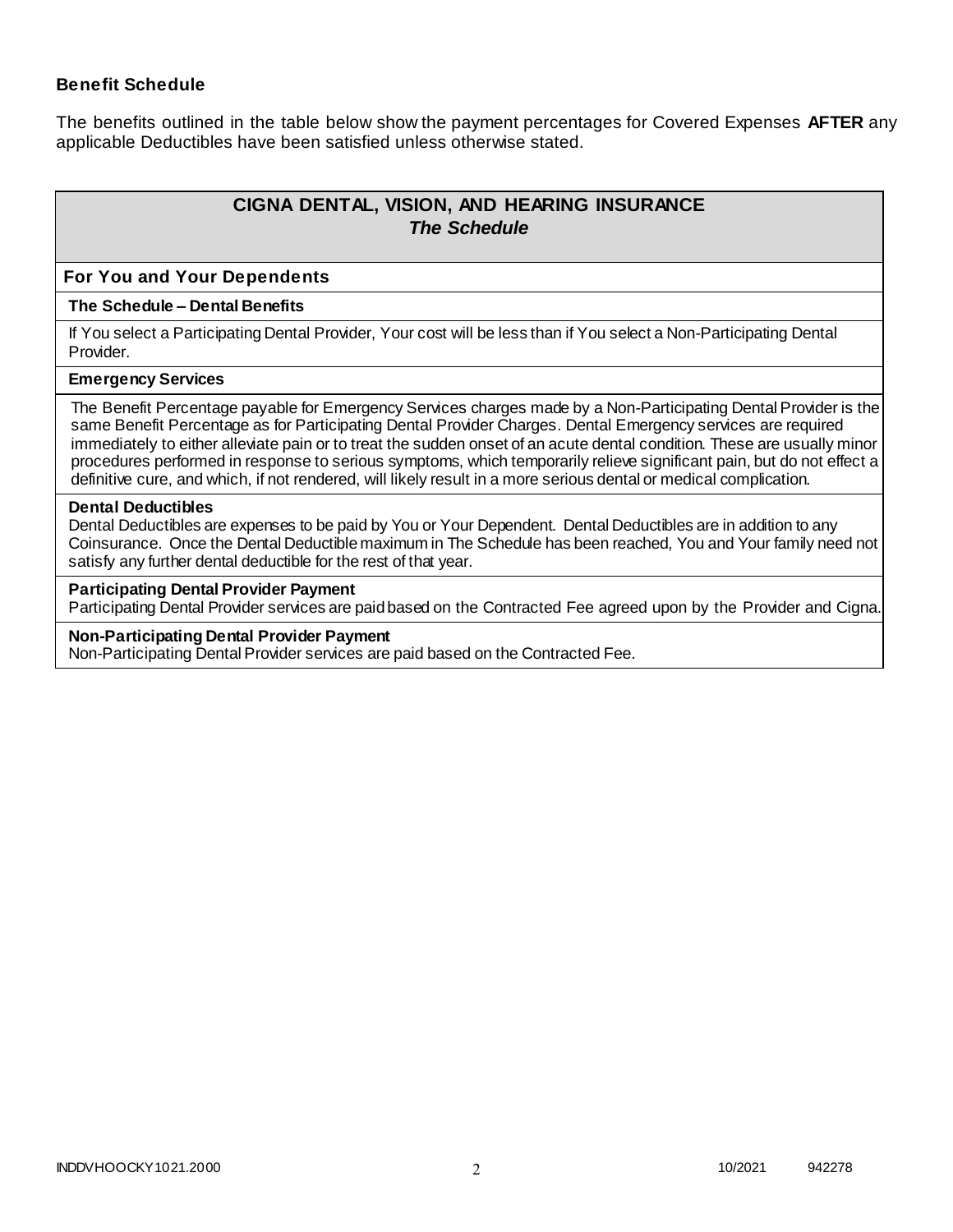| DENTAL BENEFIT HIGHLIGHTS                                                                                                                                                                                                                                                 |                                                  |
|---------------------------------------------------------------------------------------------------------------------------------------------------------------------------------------------------------------------------------------------------------------------------|--------------------------------------------------|
| Classes I, II, III<br><b>Calendar Year Maximum</b>                                                                                                                                                                                                                        | \$1,500 per person                               |
| <b>Calendar Year Dental Deductible</b><br>Individual                                                                                                                                                                                                                      | \$100 per person<br>Not Applicable to Class I    |
|                                                                                                                                                                                                                                                                           |                                                  |
| <b>Class I</b>                                                                                                                                                                                                                                                            | The Percentage of Covered Expenses the Plan Pays |
| Preventive Care<br>Oral Exams<br>Routine Cleanings<br>Routine X-rays<br>Non-Routine X-rays<br><b>Fluoride Application</b><br><b>Sealants</b><br>Space Maintainers (non-orthodontic)<br>Emergency Care to Relieve Pain                                                     | 100%                                             |
| <b>Class II</b>                                                                                                                                                                                                                                                           | The Percentage of Covered Expenses the Plan Pays |
| <b>Basic Restorative</b><br>Fillings<br>Surgical Extraction of Impacted Teeth<br>Oral Surgery, Simple Extractions<br>Relines, Rebases, and Adjustments<br>Repairs - Bridges, Crowns, and Inlays<br>Repairs - Dentures                                                     | 70% after dental deductible                      |
| <b>Class III</b>                                                                                                                                                                                                                                                          | The Percentage of Covered Expenses the Plan Pays |
| <b>Major Restorative</b><br>Crowns / Inlays / Onlays<br>Root Canal Therapy / Endodontics<br><b>Minor Periodontics</b><br><b>Major Periodontics</b><br>Oral Surgery, All Except Simple Extractions<br>Prosthesis Over Implant<br>Anesthetics<br>Dentures<br><b>Bridges</b> | 50% after dental deductible                      |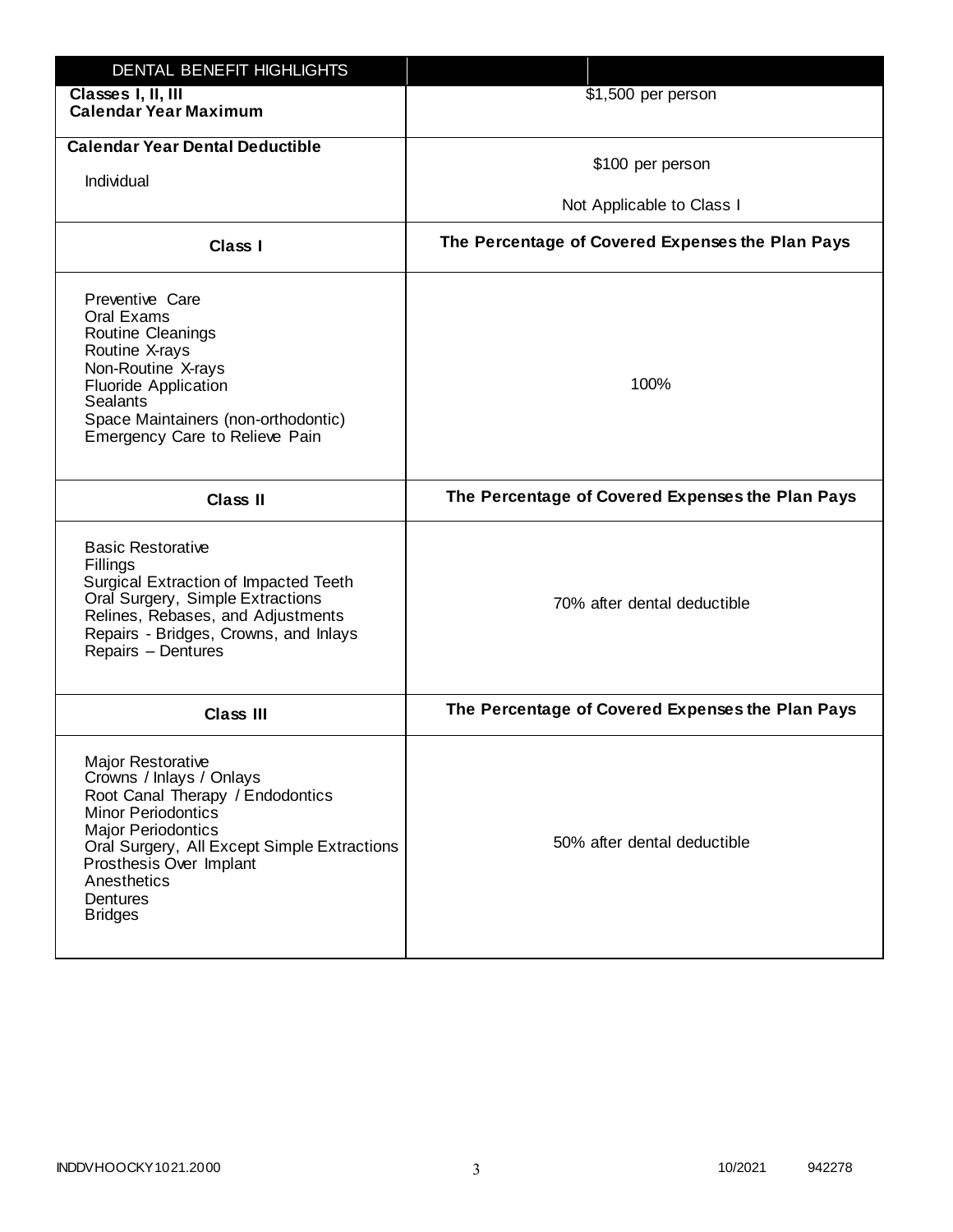| The Schedule - Vision Benefits                                                                  |                                                                                         |
|-------------------------------------------------------------------------------------------------|-----------------------------------------------------------------------------------------|
| VISION BENEFIT HIGHLIGHTS                                                                       |                                                                                         |
| Eye Examinations, including refraction                                                          | The plan pays 50% of expenses, not to exceed a \$75 calendar<br>year maximum per person |
| Materials (corrective eyeglasses or contact<br>lenses, including fittings and follow-up visits) | \$200 calendar year maximum per person                                                  |

| The Schedule - Hearing Benefits                             |                                        |
|-------------------------------------------------------------|----------------------------------------|
| <b>HEARING BENEFIT HIGHLIGHTS</b>                           |                                        |
| <b>Hearing Examinations</b>                                 | \$50 calendar year maximum per person  |
| Materials (Hearing Aids, including fittings<br>and repairs) | \$500 calendar year maximum per person |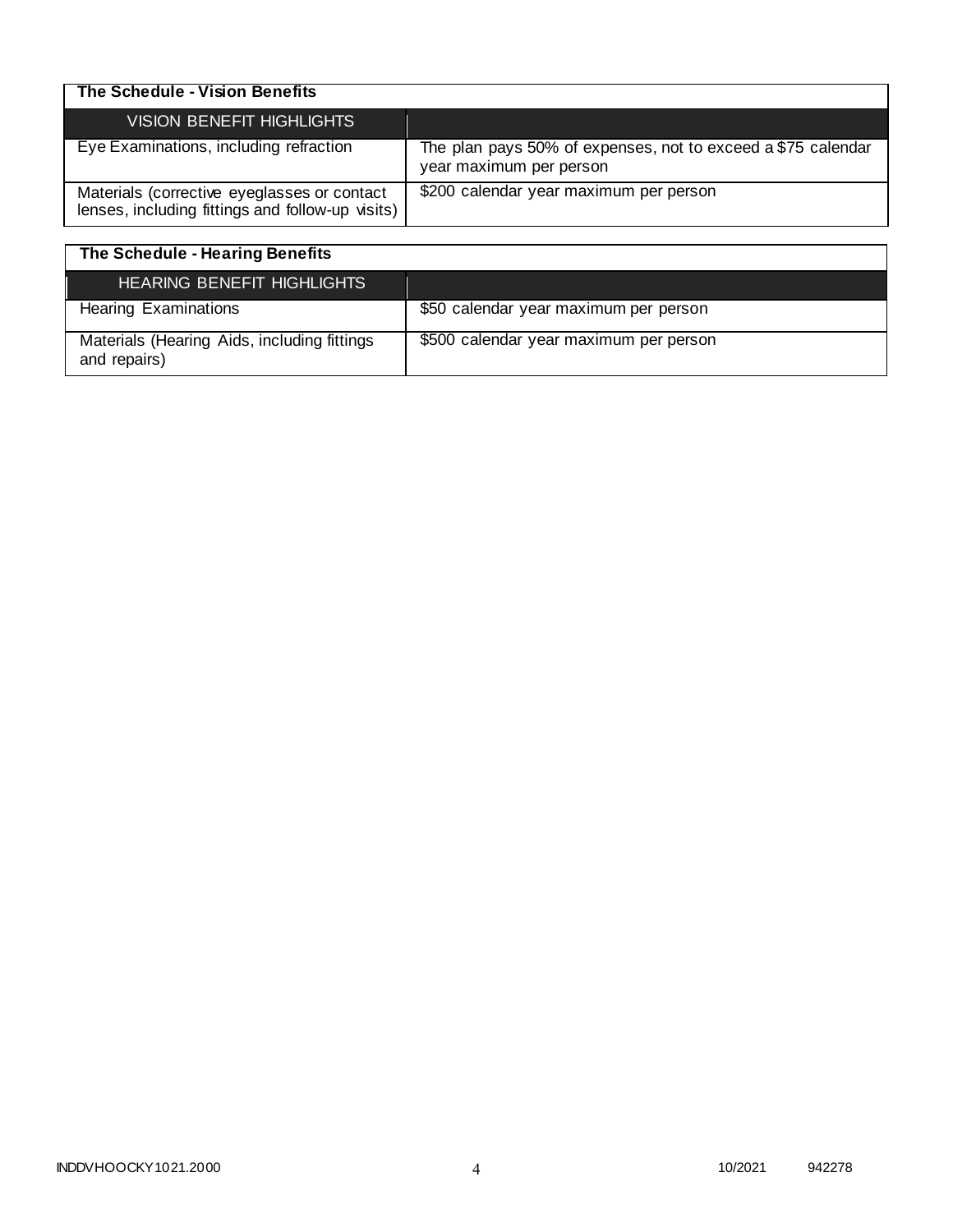# **Waiting Periods**

A Covered Person may access their dental, vision, and hearing benefit insurance once he or she has satisfied the following waiting periods:

- There is no waiting period for Class I or II dental benefits or for vision and hearing benefits.
- After 12 consecutive months of coverage dental benefits will increase to include the list of Class III procedures.

### **Missing Teeth Limitation**

There is no payment for replacement of teeth that are missing when a person first becomes insured.

This payment limitation no longer applies after 24 months of continuous coverage.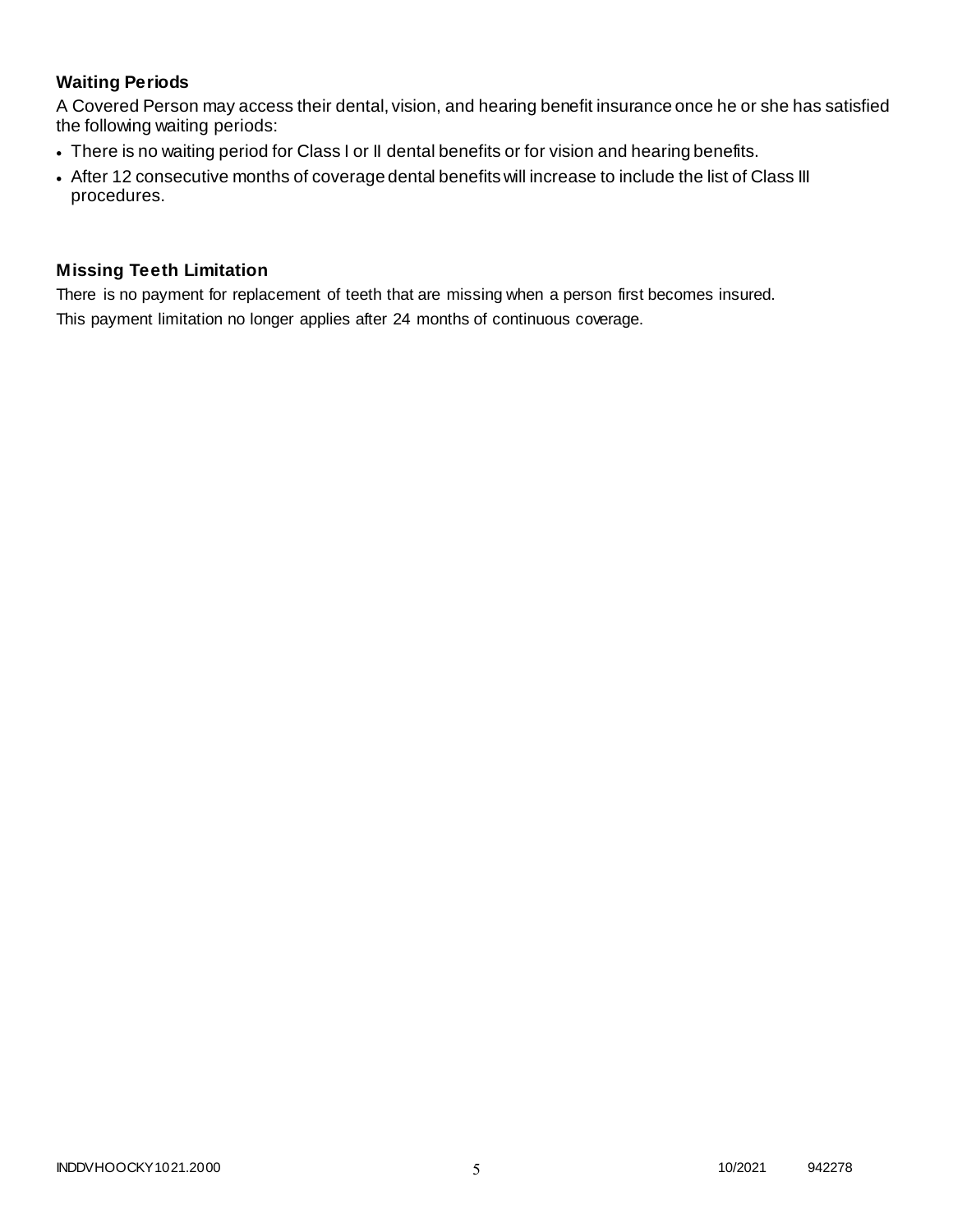# **E. Insured's Financial Responsibility**

The Insured is responsible for paying the monthly or quarterly premium on a timely basis. The Insured is also responsible to pay Providers for charges that are applied to the Deductibles, Coinsurance, and any amounts charged by Non-Participating Dental Providers in excess of the Contracted Fee. In addition, any charges for Medically Necessary and/or Dentally Necessary items that are excluded under the Policy are the responsibility of the Insured.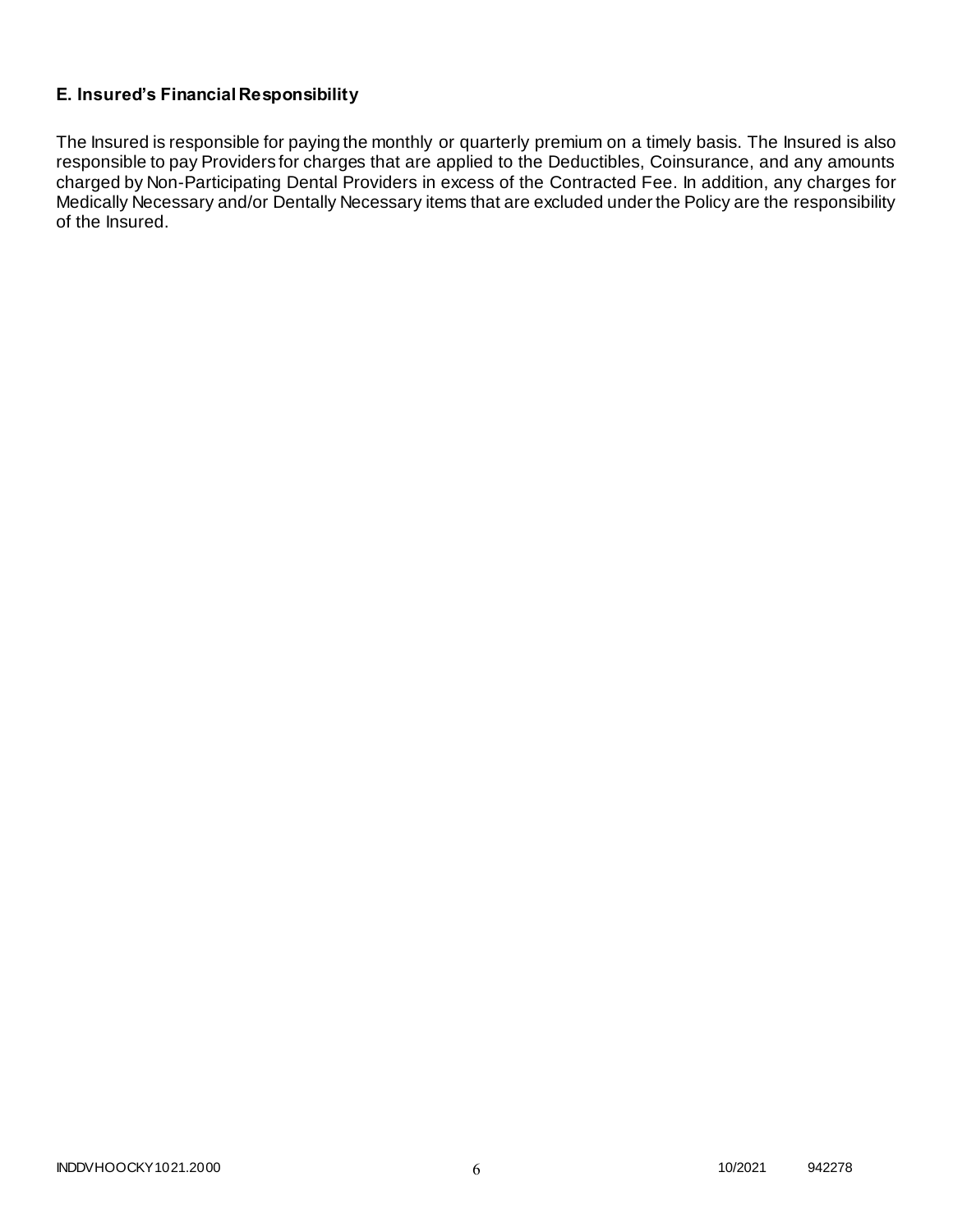# **F. Exclusions and Limitations: What Is Not Covered By This Policy**

# **Expenses Not Covered**

Covered Expenses will not include, and no payment will be made for:

- procedures which are not included in the list of Covered Dental Services, Covered Vision Services, or Covered Hearing Services;
- cone beam imaging;
- instruction for plaque control, oral hygiene and diet;
- core build-ups;
- veneers;
- precious or semi-precious metals for crowns, bridges and abutments;
- restoration of teeth which have been damaged by erosion, attrition or abrasion;
- bite registrations; precision or semi-precision attachments; or splinting;
- implants or implant related services;
- orthodontic treatment, except for the treatment of cleft lip and cleft palate;
- general anesthesia or intravenous sedation, when used for the purposes of anxiety control or patient management is not covered; may be considered only when medically or dentally necessary and when in conjunction with covered complex oral surgery;
- athletic mouth guards;
- services performed solely for cosmetic reasons;
- personalization or decoration of any dental device or dental work;
- replacement of an appliance per benefit guidelines;
- services that are medical in nature:
- services and supplies received from a hospital;
- prescription drugs;
- plano lenses:
- VDT (video display terminal)/computer eyeglass benefit;
- medical or surgical treatment of the eyes;
- any type of corrective vision surgery, including LASIK surgery, radial ketatonomy (RK), automated lamellar keratoplasty (ALK), or conductive keratoplasty (CK);
- Orthoptic or vision training and any associated supplemental testing;
- any eye examination, or any corrective eyewear, required by an employer as a condition of employment;
- safety eyewear;
- sub-normal vision aids or non-prescription lenses;
- Magnification or low vision aids not shown as covered in the Schedule of Vision Coverage;
- Assistive Listening Devices (ALDs);
- medical and/or surgical treatment of the internal or external structures of the ear, including but not limited to Cochlear implants;
- Hearing Aids not prescribed by a Licensed Hearing Care Professional;
- ear protective devices or plugs;
- Hearing Aids maintenance/service contracts, ear molds and other miscellaneous repairs;
- Hearing Aids purchased online or over the counter (OTC); or
- Disposable Hearing Aids.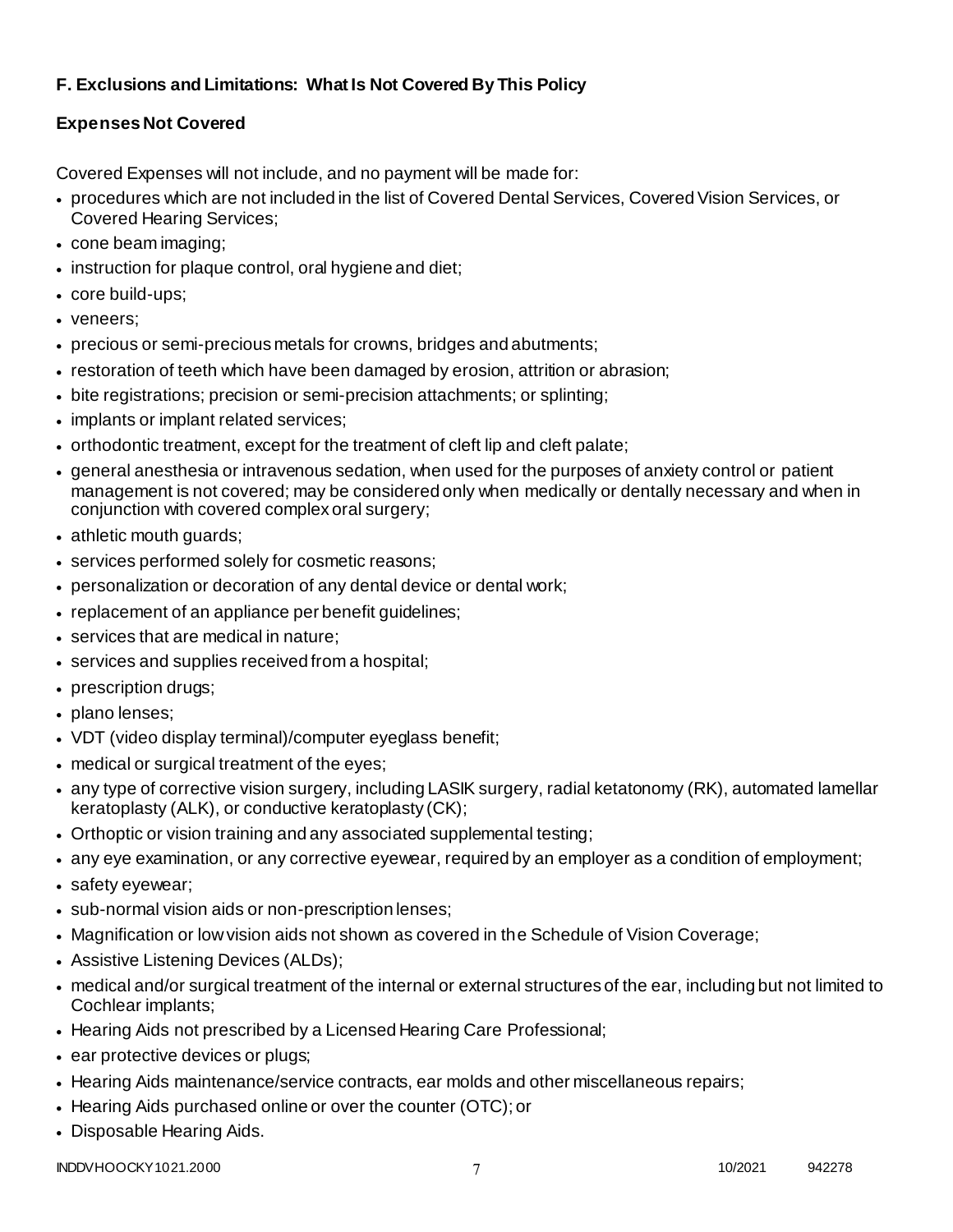# **General Limitations**

No payment will be made for expenses incurred for You or any one of Your Dependents:

- For services not specifically listed as Covered Services in this Policy;
- For services or supplies that are not Medically Necessary;
- For services received before the Effective Date of coverage;
- For services received after coverage under this Policy ends;
- For services for which You have no legal obligation to pay or for which no charge would be made if You did not have insurance coverage;
- For Professional services or supplies received or purchased directly or on Your behalf by anyone, including a Provider, from any of the following:
	- **Yourself or Your employer;**
	- a person who lives in the Covered Person's home, or that person's employer;
	- a person who is related to the Covered Person by blood, marriage or adoption, or that person's employer.
- for or in connection with an Injury arising out of, or in the course of, any employment for wage or profit that would be eligible under workers' compensation;
- for or in connection with a Sickness which is covered under any workers' compensation or similar law;
- for charges made by a Hospital owned or operated by or which provides care or performs services for, the United States Government, if such charges are directly related to a condition which occurred while serving in the military or an associated auxiliary unit;
- services or supplies received due to an act of war, declared or undeclared while serving in the military or an associated auxiliary unit;
- to the extent that payment is unlawful where the person resides when the expenses are incurred;
- for charges which the person is not legally required to pay;
- for charges which would not have been made if the person had no insurance;
- to the extent that billed charges exceed the rate of reimbursement as described in the Schedule;
- for charges for unnecessary care, treatment or surgery;
- to the extent that You or any of Your Dependents is in any way paid or entitled to payment for those expenses by or through a public program, other than Medicaid;
- for or in connection with experimental procedures or treatment methods not approved by the American Dental Association or the appropriate dental specialty society;
- Procedures that are a covered expense under any other plan which provides dental, vision, or hea ring benefits;
- To the extent that benefits are paid or payable for those expenses under the mandatory part of any auto insurance policy written to comply with a "no-fault" insurance law or an uninsured motorist insurance law. Cigna will take into account any adjustment option chosen under such part by You or any one of Your Dependents.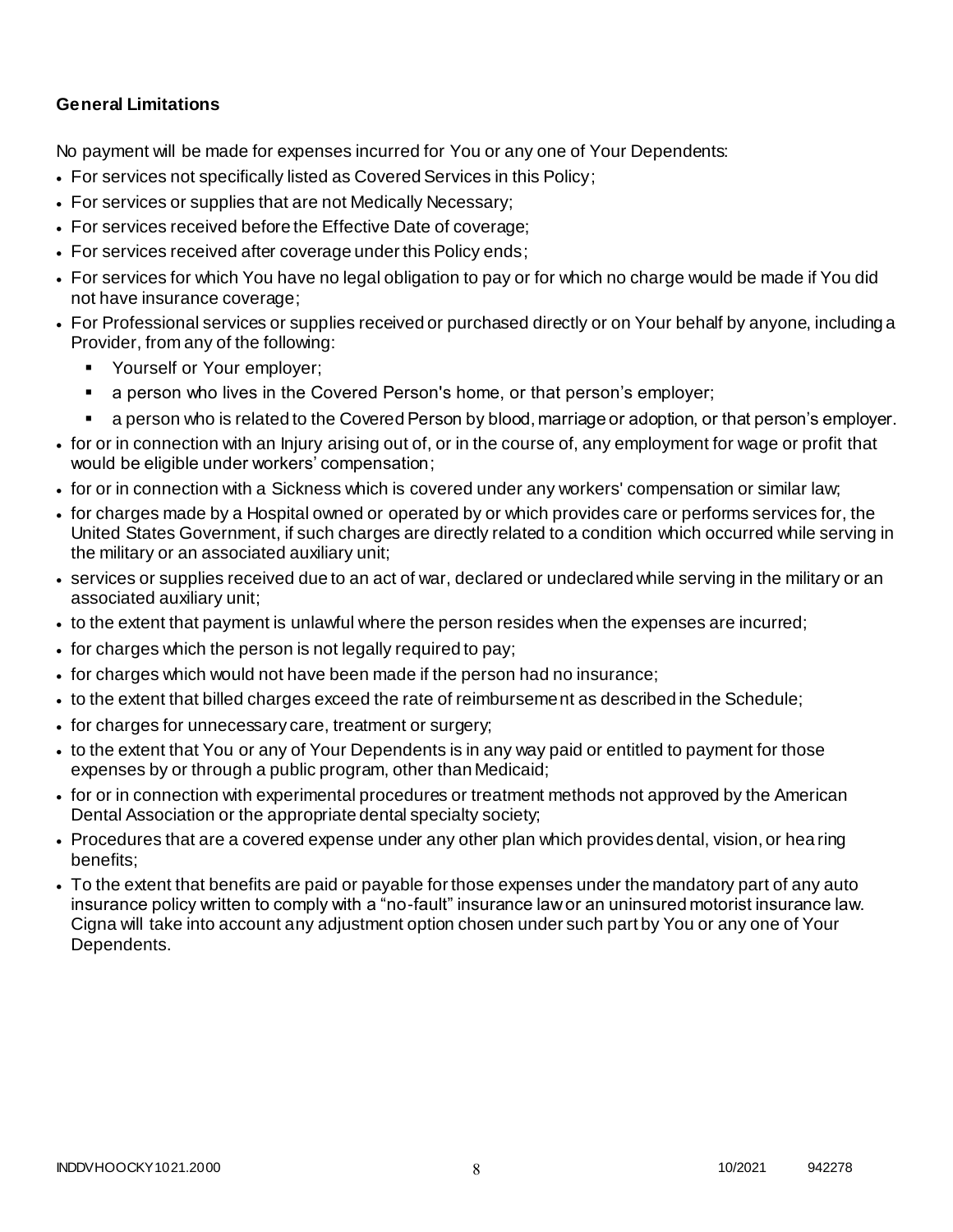### **G. Predetermination of Dental Benefits Program**

Predetermination of Benefits is a voluntary review of a Dentist's proposed treatment plan and expected charges. It is not preauthorization of service and is not required.

The treatment plan should include supporting pre-operative x-rays and other diagnostic materials as requested by Cigna's dental consultant. If there is a change in the treatment plan, a revised plan should be submitted.

Cigna will determine covered dental expenses for the proposed treatment plan. If there is no Predetermination of Benefits, Cigna will determine covered dental expenses when it receives a claim.

Review of proposed treatment is advised whenever extensive dental work is recommended when charges exceed **\$500**.

Predetermination of Benefits is not a guarantee of a set payment. Payment is based on the services that are actually delivered and the coverage in force at the time services are completed.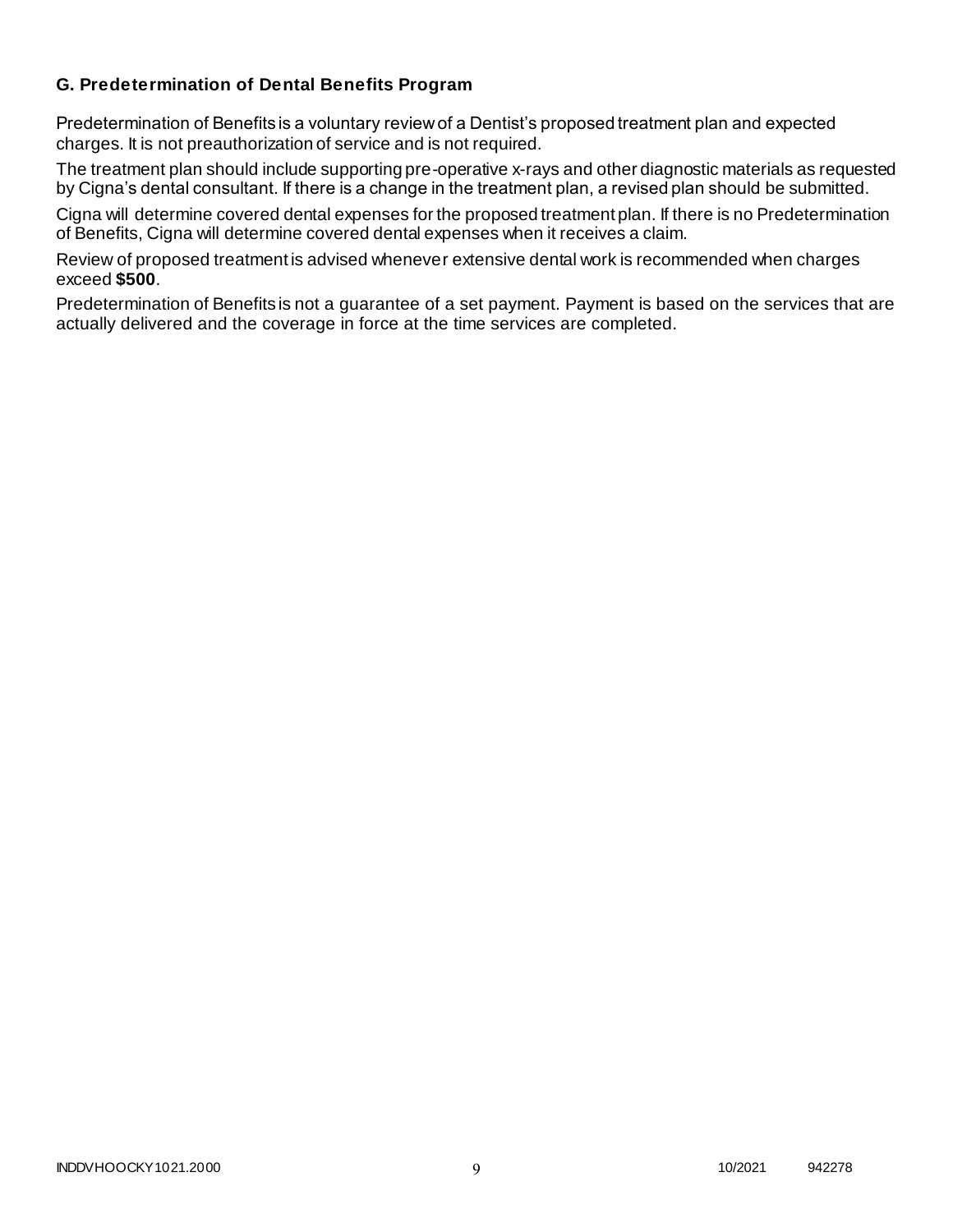### **H. General Provisions**

### **WHEN YOU HAVE A COMPLAINT OR AN APPEAL**

For the purposes of this section, any reference to "You," "Your" or "Yourself" also refers to a representative or Provider designated by You to act on Your behalf, unless otherwise noted.

We want You to be completely satisfied with the care You receive. That is why We have established a process for addressing Your concerns and solving Your problems.

#### **Start with Member Services**

We are here to listen and help. If You have a concern regarding a person, a service, the quality of care, or contractual benefits, You can call Our toll-free number and explain Your concern to one of Our Customer Service representatives. You can also express that concern in writing. Please call or write to Us at the following:

Customer Services Toll-Free Number or address on mycigna.com, explanation of benefits or claim form

We will do Our best to resolve the matter on Your initial contact. If We need more time to review or investigate Your concern, We will get back to You as soon as possible, but in any case within 30 days. The decision will include a statement of the specific reasons for denial or reduction of payment, or identify the provision or exclusion in the Policy that shows that coverage is not available; the medical license number and title of the reviewer making the decision; a description of alternative benefits, services or supplies that are covered; and instructions for initiating and complying with Our appeals procedure, along with contact information in case You need additional information.

If You are not satisfied with the results of a coverage decision, You can start the appeals procedure.

#### **Appeals Procedure**

Cigna has a two step appeals procedure for coverage decisions. To initiate an appeal, You must s ubmit a request for an appeal in writing within 365 days of receipt of a denial notice. You should state the reason why You feel Your appeal should be approved and include any information supporting Your appeal. If You are unable or choose not to write, You may ask to register Your appeal by telephone. Call or write to Us at the toll-free number or address on Your Benefit Identification card, explanation of benefits or claim form.

#### **Level One Appeal**

Your appeal will be reviewed and the decision made by someone not involved in the initial decision. Appeals involving Medical Necessity or clinical appropriateness will be considered by a health care professional.

For level one appeals, We will respond in writing with a decision within 30 calendar days after We receive an appeal for a postservice coverage determination. If more time or information is needed to make the determination, We will notify You in writing to request an extension of up to 15 calendar days and to specify any additional information needed to complete the review.

If You are not satisfied with Our level-one appeal decision, You may request a level-two appeal.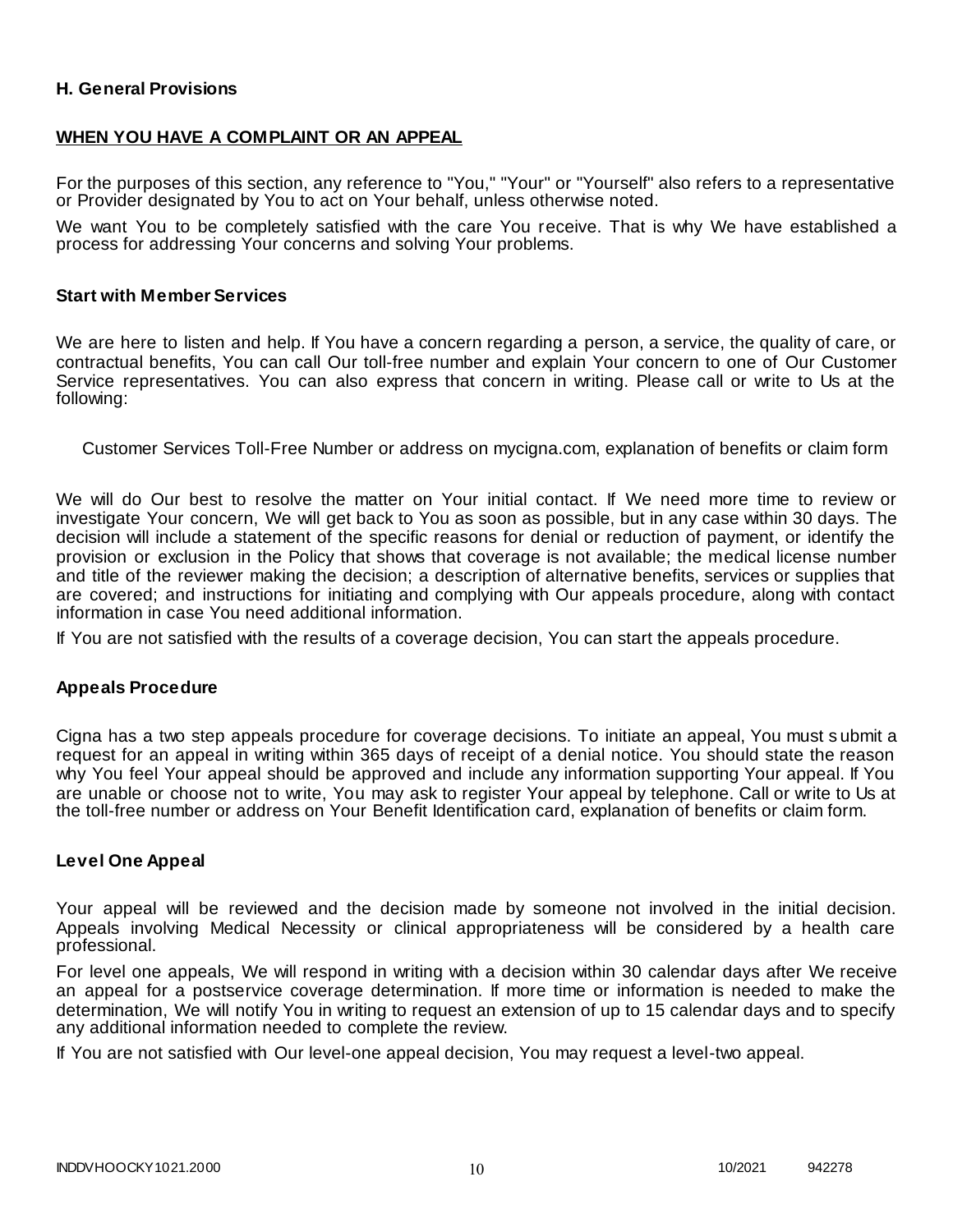### **Level Two Appeal**

If You are dissatisfied with Our level one appeal decision, You may request a second review. To start a level two appeal, follow the same process required for a level one appeal.

Most requests for a second review will be conducted by the Appeals Committee, which consists of at least three people. Anyone involved in the prior decision may not vote on the Committee. For appeals involving Medical Necessity or clinical appropriateness, the Committee will consult with at least one Dentist reviewer in the same or similar specialty as the care under consideration. You may present Your situation to the Committee in person or by conference call.

For level two appeals We will acknowledge in writing that We have received Your request and schedule a Committee review. For postservice claims, the Committee review will be completed within 30 calendar days. If more time or information is needed to make the determination, We will notify You in writing to request an extension of up to 15 calendar days and to specify any additional information needed by the Committee to complete the review. You will be notified in writing of the Committee's decision within five working days after the Committee meeting, and within the Committee review time frames above if the Committee does not approve the requested coverage.

### **Notice of Benefit Determination on Appeal**

Every notice of an appeal decision will be provided in writing or electronically and, if an adverse determination, will include:

- (1) the specific reason or reasons for the denial decision;
- (2) reference to the specific Policy provisions on which the decision is based;
- (3) a statement that the claimant is entitled to receive, upon request and free of charge, reasonable access to and copies of all documents, records, and other Relevant Information as defined;
- (4) upon request and free of charge, a copy of any internal rule, guideline, protocol or other similar criterion that was relied upon in making the adverse determination regarding Your appeal, and an explanation of the scientific or clinical judgment for a determination that is based on a medical necessity, experimental treatment or other similar exclusion or limit.

### **Relevant Information**

Relevant Information is any document, record, or other information which was relied upon in making the benefit determination; was submitted, considered, or generated in the course of making the benefit determination, without regard to whether such document, record, or other information was relied upon in making the benefit determination; demonstrates compliance with the administrative processes and safeguards required by federal law in making the benefit determination; or constitutes a statement of policy or guidance with respect to the plan concerning the denied treatment option or benefit or the claimant's diagnosis, without regard to whether such advice or statement was relied upon in making the benefit determination.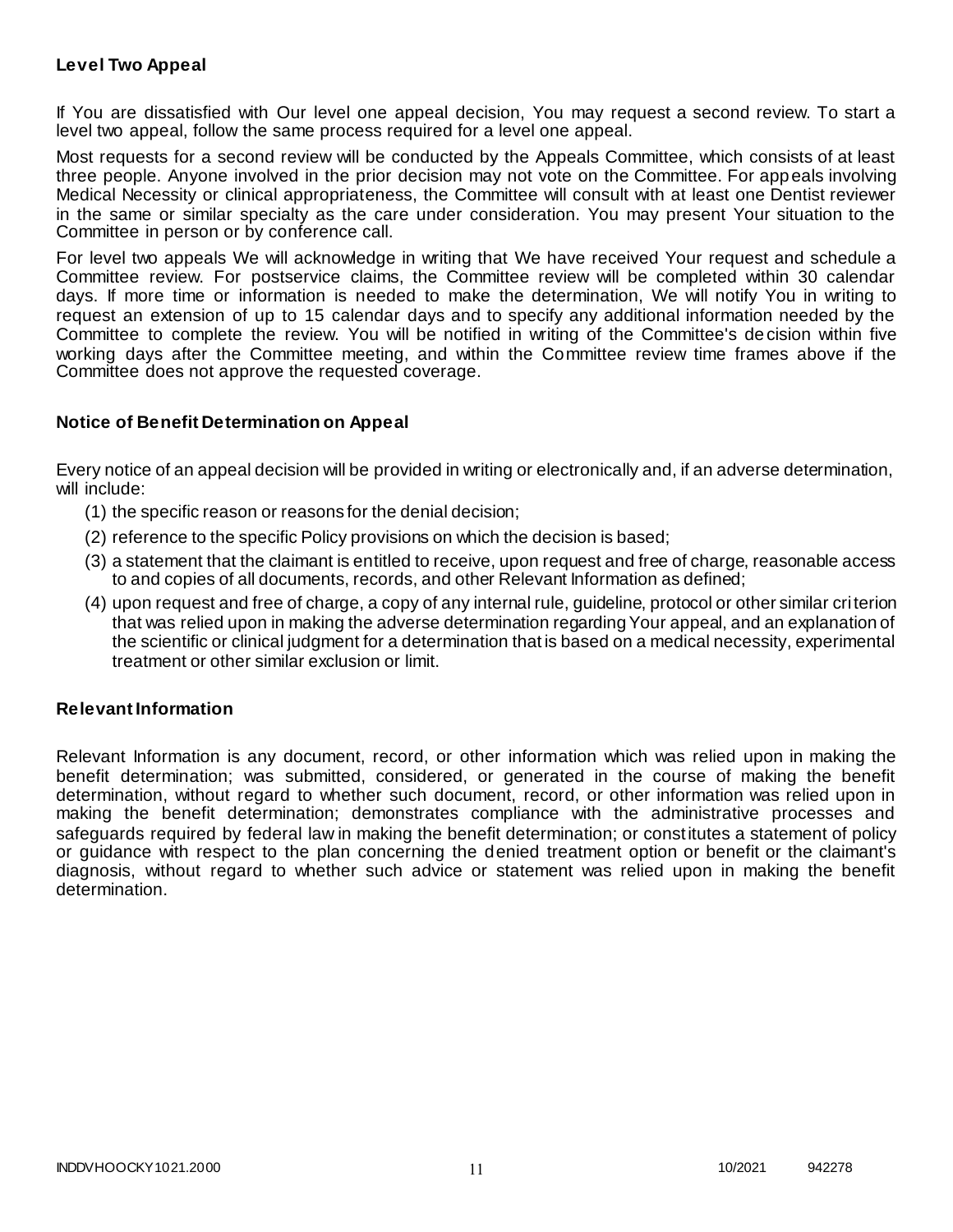# **I. Participating Dental Providers**

Cigna will provide a current list of Dentists currently participating with Cigna and their locations to each Covered Person upon request.

To verify if a Dentist is currently participating with Cigna and is accepting new Cigna Insureds, the Covered Person should visit Our website at mycigna.com.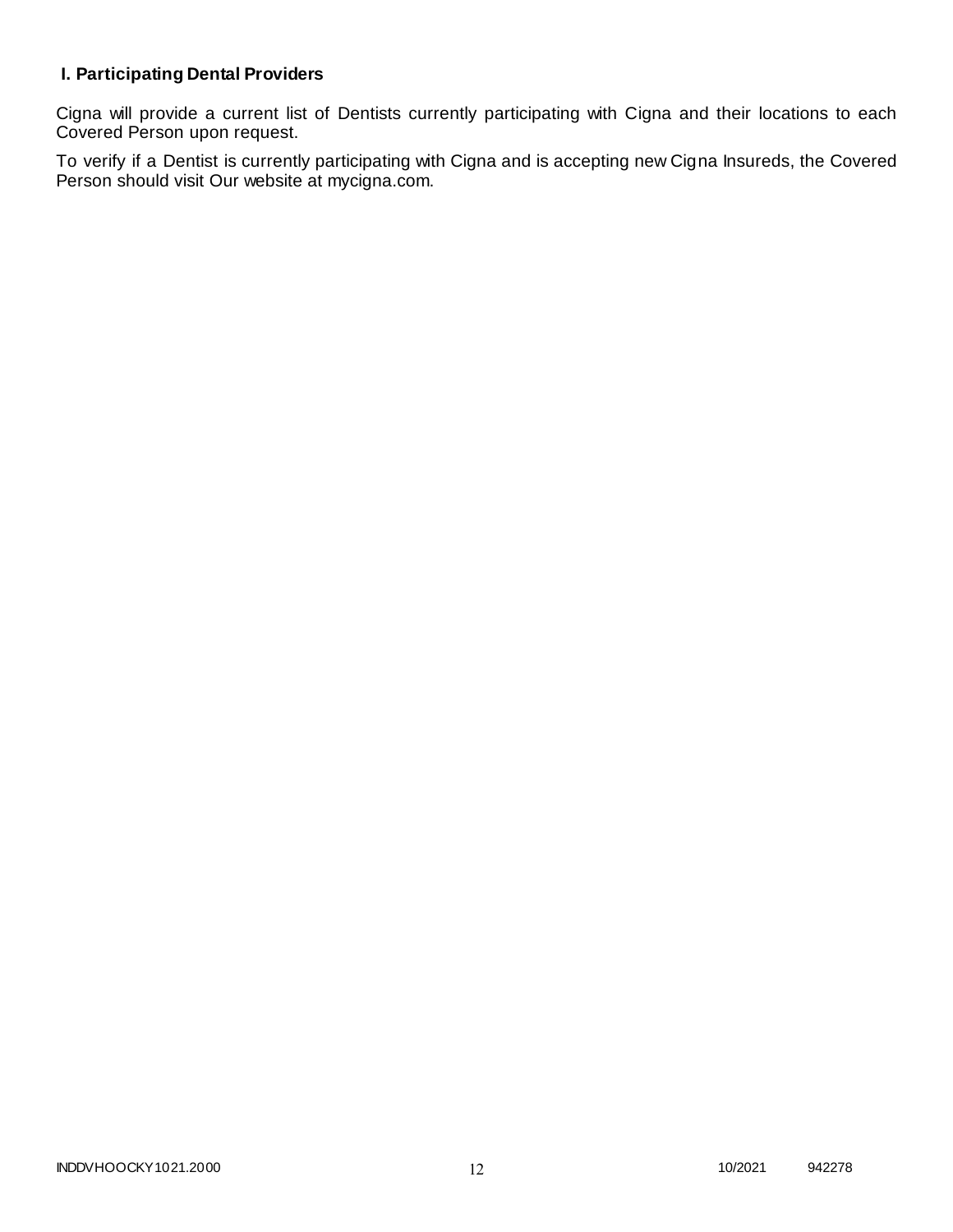### **J. Renewability, Eligibility, and Continuation**

1. The Policy will renew except for the specific events stated in the Policy. Cigna may change the premiums of the Policy with 60 days written notice to the Insured. However, Cigna will not refuse to renew or change the premium schedule for the Policy on an individual basis, but only for all Insureds in the same class and covered under the same Policy as You.

2. The individual plan is designed for residents of Kentucky who are not enrolled under or covered by any other group or individual health coverage. You must notify Cigna of all changes that may affect any Covered Person's eligibility under the Policy.

3. You or Your Dependent(s) will become ineligible for coverage:

- When premiums are not paid according to the due dates and grace periods described in the premium section.
- With respect to Your Spouse, Domestic Partner, or partner to a Civil Union: when the Spouse is no longer married to the Insured or when the union is dissolved.
- With respect to You and Your Family Member(s): when You no longer meet the requirements listed in the Conditions of Eligibility section.
- The date the Policy terminates.
- When the Insured no longer lives in the Service Area.

4. If a Covered Person's eligibility under this Plan would terminate due to the Insured's death, divorce or if other Dependents would become ineligible due to age or no longer qualify as dependents for coverage under this Plan; except for the Insured's failure to pay premium, the Covered Person's insurance will be continued if the Covered Person exercising the continuation right notifies Cigna and pays the appropriate monthly premium within 60 days following the date this Policy would otherwise terminate. Any waiting periods in the new Plan will be considered as being met to the extent coverage was in force under this Plan.